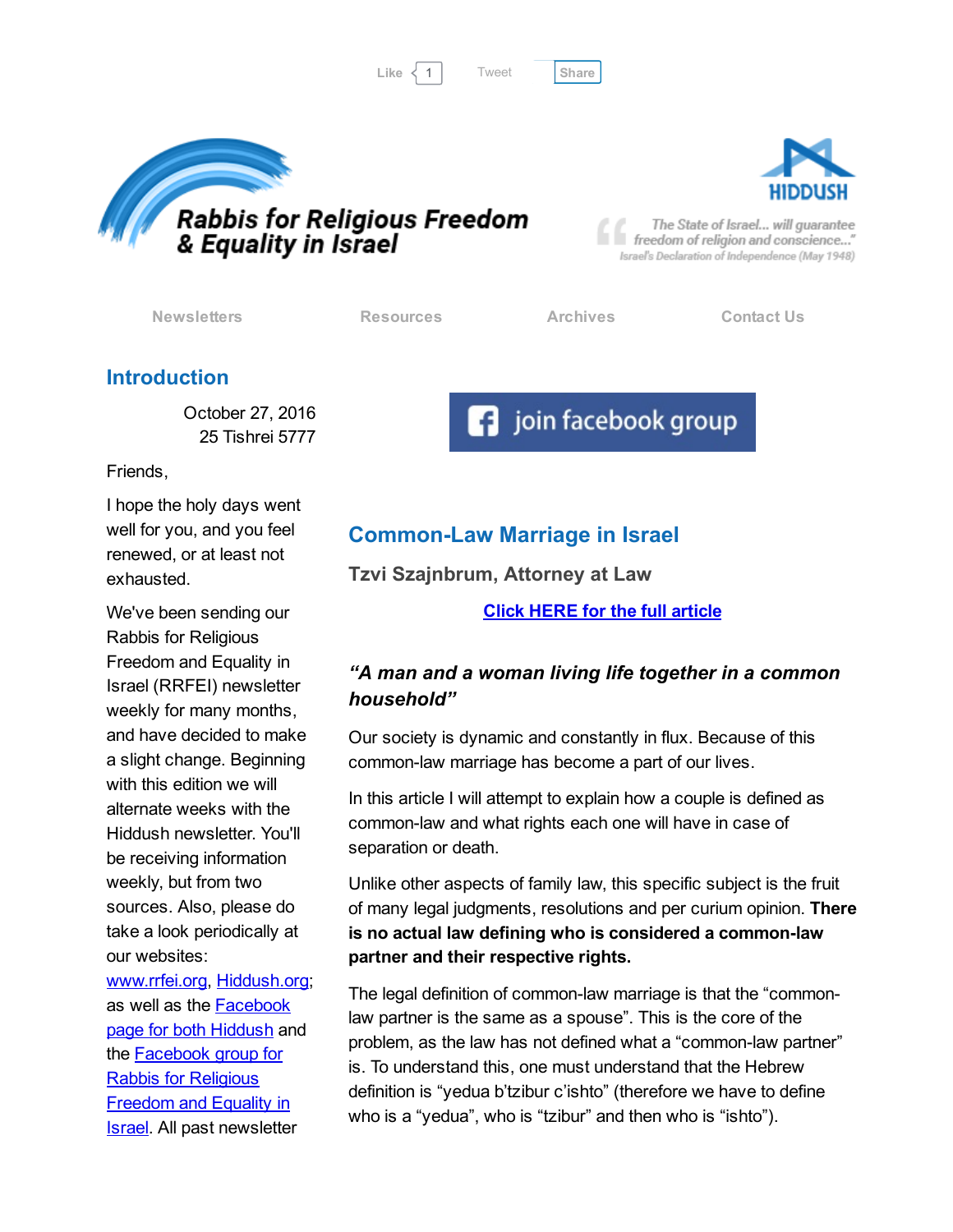articles are available on our website.

In particular, look on the Hiddush FB page for the articles from [Ushpezin](http://cts.vresp.com/c/?FreedomofReligionfor/4bb2664b8f/325ceb4427/5f959b45b4/tag=Sukkot%202016). The original perspectives are not only helpful, but good sermon material!

We've been reporting on the Israel's rise in marriage outside of the official rabbinate. You've seen articles about Haredi rabbis officiating at interfaith marriages in exchange for high fees for those who have been prevented from converting to Judaism by the official conversion courts. You've seen articles about Reform and Conservative wedding ceremonies. Take a look at our colleague, Yoni Regev's, Rosh [HaShanah](http://cts.vresp.com/c/?FreedomofReligionfor/4bb2664b8f/325ceb4427/f47ea8e8c9) sermon in which he discusses his sister's 3 weddings to the same man.

In addition, Israel's rate of living together without marriage is rising rapidly. In today's edition you will find an explanation of commonlaw-marriage in Israel, which makes it easier to enjoy the legal benefits of marriage without registering a marriage with Israel's religious authorities. Clearly Israelis are largely fed up with the hijinks of the official Rabbinate and find their own solutions.

In addition, you'll see more on the emerging story of

It is possible that a married person, who also has a common-law partner (as will be defined in the following paragraphs), will be obligated to give the common-law partner some rights even though he is married.

#### Click **[HERE](http://cts.vresp.com/c/?FreedomofReligionfor/4bb2664b8f/325ceb4427/5d3886cfaa)** for more on:

Basic Conditions (without them there will be no recognition of Common-Law Marriage)

Main Definitions of a Common-Law Marriage

Social laws and National Insurance

The Right of Alimony

Children's Rights

The Right of Property (when there is no pre-agreement between them)

**Other Rights** 

**Miscellaneous** 

Conclusions and Recommendations

# Opinion // Counting Slices of Bread

Nehemia Shtrasler, Haaretz, Oct. 18, 2016

Click HERE for the full [article](http://cts.vresp.com/c/?FreedomofReligionfor/4bb2664b8f/325ceb4427/d6d1955ec2/=&ts=_1477260777382)

# Why do those brave enough to leave the ultra-Orthodox world find themselves abused by the state?

What can one say about someone who sees gold bullion on the ground and doesn't even bother bending down to pick it up? That's exactly the story involving a number of ultra-Orthodox Israeli Jews who leave their lives of strict religious observance – "hozrim b'sh'ela" as they are known in Hebrew – or as I would prefer to call them, people opting for freedom.

About 1,200 young people from the ultra-Orthodox community leave the community every year for various reasons. Some are married, some divorced and some single. They are generally outstanding people who want to start new, independent lives, want to acquire knowledge, to work, to serve in the army, who are characterized by their uncommon courage.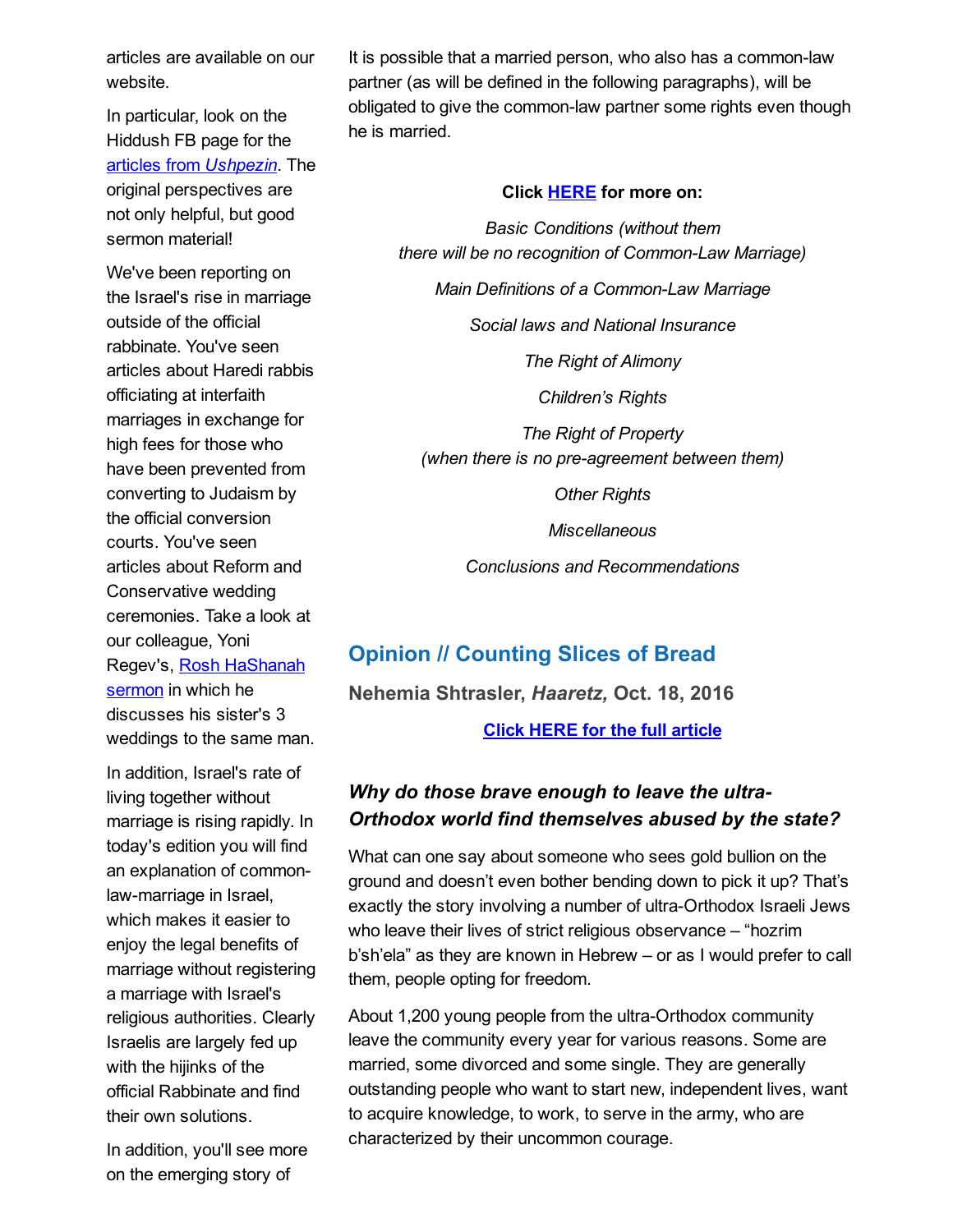the plight of those who choose to leave the Haredi world and deal with their struggles to live with modernity and today's Israel without a modern education or a government structure willing to help.

May Cheshvan treat you well, and your days become simpler than they have been,

Kol tuv,

**Mark** 

Rabbi Mark H. Levin RRFEI Editor in Chief

[facebook](http://cts.vresp.com/c/?FreedomofReligionfor/4bb2664b8f/325ceb4427/d592b9610e) [email](mailto:organizers@rrfei.org)

#### **Resources**

- Vision of Hiddush and Rabbis for [Religious](http://cts.vresp.com/c/?FreedomofReligionfor/4bb2664b8f/325ceb4427/f71dbc834e) Freedom
- Hiddush [resources](http://cts.vresp.com/c/?FreedomofReligionfor/4bb2664b8f/325ceb4427/de03971cdc)
- Courts [religious](http://cts.vresp.com/c/?FreedomofReligionfor/4bb2664b8f/325ceb4427/8dc255f8a1) & secular
- [Conversion](http://cts.vresp.com/c/?FreedomofReligionfor/4bb2664b8f/325ceb4427/f1ec0603d8)
- Death & burial [ancient](http://cts.vresp.com/c/?FreedomofReligionfor/4bb2664b8f/325ceb4427/3e887d534c) & now
- Diaspora-Israel
- Diversity & [inclusivity](http://cts.vresp.com/c/?FreedomofReligionfor/4bb2664b8f/325ceb4427/4be843384a) among **Jews**
- Diversity & inclusivity in relations with non-Jews
- Economic [opportunity](http://cts.vresp.com/c/?FreedomofReligionfor/4bb2664b8f/325ceb4427/0394a1933a)
- [Education](http://cts.vresp.com/c/?FreedomofReligionfor/4bb2664b8f/325ceb4427/8e4f3520fe)
- [Gender](http://cts.vresp.com/c/?FreedomofReligionfor/4bb2664b8f/325ceb4427/fe69db3462)
- [Kashrut](http://cts.vresp.com/c/?FreedomofReligionfor/4bb2664b8f/325ceb4427/3a28597aca)
- [Marriage](http://cts.vresp.com/c/?FreedomofReligionfor/4bb2664b8f/325ceb4427/4a796053ec) & divorce
- [Mikvaot](http://cts.vresp.com/c/?FreedomofReligionfor/4bb2664b8f/325ceb4427/6e7c04a361)

I recently met with several of them. Their stories are shocking, particularly the women. They have experienced horrible marriages and abuse on their husbands' part. They have been shunned by their families and ignored by the police; have obtained court orders that were never enforced; have been totally cut off from their children, facing daily denunciation, humiliation and contempt from the ultra-Orthodox community, only over their desire to leave the community.

Now they are alone. One of the women has six children, but her family will not let her see them despite court orders. Another woman has managed to hold onto her son, but has been struggling daily to put food on the table and provide him with an education. She told me that every morning she counts how many slices of bread she has. Her mother, who refuses to talk to her, has said: "Better that she had died. Then at least she would have stopped sinning."

I am not claiming here that this conduct is typical of the ultra-Orthodox community, but it is widespread, particularly in the extremist, so-called Lithuanian, Ashkenazi ultra-Orthodox community.

[...](http://cts.vresp.com/c/?FreedomofReligionfor/4bb2664b8f/325ceb4427/7955a38064/=&ts=_1477260777382)

# Posters in Mea Shearim ask women to avoid main street

Yael Freidson, Ynet, Oct. 15, 2016

Click HERE for the [original](http://cts.vresp.com/c/?FreedomofReligionfor/4bb2664b8f/325ceb4427/a58335987c) article

# After the High Court of Justice banned the use of partitions on public streets of the ultra-Orthodox Jerusalem neighborhood, pashkevils were posted telling women to not walk its main street during the upcoming days of the Sukkot holiday.

Following a High Court of Justice (HCJ) decision to prohibit the use of partitions on public streets, thus not allowing a separation of male and female pedestrians on the sidewalks of Mea Shearim, Pashkevils (posters hung in public places in ultra-Orthodox Jewish neighborhoods) announcing that women must not walk on the main street of the ultra-Orthodox Jerusalem neighborhood during the intermediate days of the Sukkot holiday were hung up.